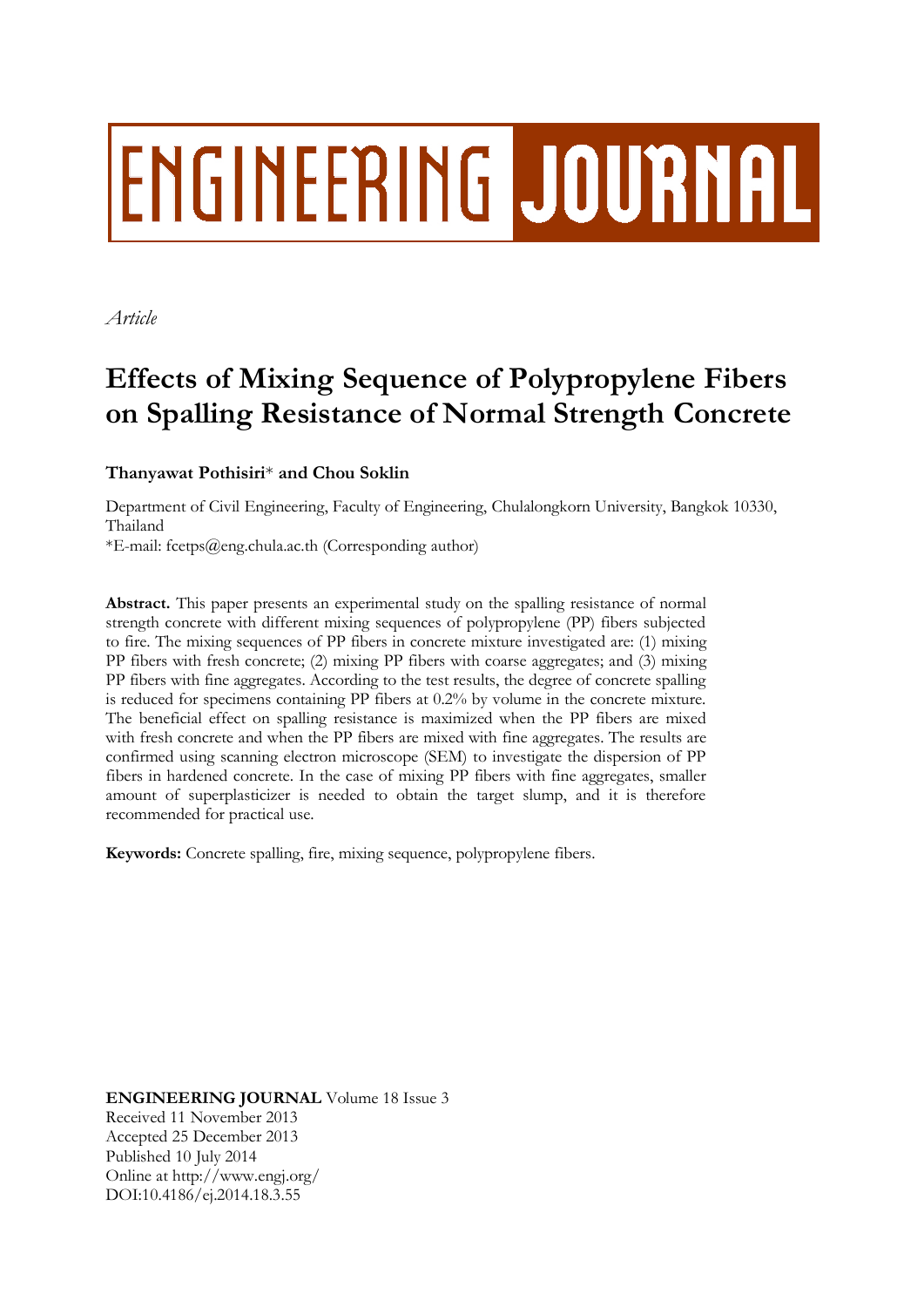#### **1. Introduction**

A critical function of structures in the event of fire is to maintain their stability and strength for a suitable time to ensure life safety and property protection. Concrete has been considered a leading structural material in terms of fire resistance. However, at high temperatures concrete material tends to have microstructural changes and internal stresses that alter its mechanical properties which lead to a decrease in loadbearing capacity and an increase in deformation of concrete members.

At elevated temperatures, a number of complex phenomena in concrete elements can occur simultaneously. These include heat conduction and convection, transport of liquid water and gases, dehydration of cement paste, evaporation of liquid water in pores and thermal expansion of the solid skeleton. These processes will lead to the build-up of pore pressures and of thermally induced stresses inside the concrete elements resulting in fracturing and loss of material from the surface of the concrete elements known as spalling [1]. Two factors that contribute to the occurrence of concrete spalling exposed to fire are pressure build-up and restrained thermal dilatation [2-3]. The build-up of pore pressure gradient in concrete is close to the heating surface, causing tensile loading of the microstructure of the heated concrete. The restrained thermal dilatation results in compressive stresses parallel to the heated surface causing tensile stresses in the perpendicular direction.

Spalling is not only defined as damage and fall-off of concrete from the surface but also as explosion that occurs when the concrete structures are subjected to high temperatures [4-6]. The occurrence of explosive spalling is due to high pore pressure build-up in dense concrete, creating effective tensile stresses in excess of the tensile strength of the concrete [7].

Concrete spalling is influenced by many factors including concrete strength, age and permeability, heating rate and profile, section size and shape, type and size of aggregate, moisture content, the presence of cracks, reinforcement and imposed loading [8].

Previous studies have shown that polypropylene (PP) fibers can increase spalling resistance of concrete. This is because PP fibers melt at a relatively low temperature of 170°C, creating more porosity by leaving cavities through which the vapor pressure can escape [9]. The amount of PP fibers needed to minimize spalling in concrete under fire condition ranges between 0.05-0.2% (by volume) [10-15].

The dispersion of PP fibers in hardened concrete is considered crucial for effective release of the internal vapor pressure at high temperature. Thus far, investigation on the mixing sequence to ensure a thorough distribution of PP fibers in the concrete mixture is scarce. This study is aimed to examine the effects of mixing sequence of PP fibers in the concrete mixture on spalling resistance of normal strength concrete subjected to fire. The mixing sequences investigated are: (1) mixing PP fibers with fresh concrete; (2) mixing PP fibers with coarse aggregates; and (3) mixing PP fibers with fine aggregates. The dispersion of PP fibers in hardened concrete specimens is also investigated using scanning electron microscope (SEM).

#### **2. Experimental Investigation**

#### **2.1. Design of Experiment**

The experimental details of this study are shown in Table 1. The mixture proportion of concrete was determined to satisfy compressive strength of 20 MPa (cubes) at 10 hours and target slump of 15±2.5 cm for precast structures. The water/cement ratio used was 0.4 while varying PP fiber mixing ratios of 0% and  $0.2\%$  by volume were used. The mixing sequence varied from mixing PP fibers with fresh concrete, coarse aggregates and fine aggregates through incorporating each material into the concrete mixture in different orders as shown in Table 1. The properties of fresh concrete and hardened concrete measured, mixing sequences and mixture proportions of concrete are shown in Tables 1 and 2, respectively. Note that the superplasticizer/cement ratios used were in incremental trial of 0.5% until the target slump was reached.

#### **2.2. Materials**

The physical properties of each material are presented in Tables 3-6. The cement used in this study is a Portland cement (type 3) produced in Thailand. Chao Phraya river sand produced in Central region of Thailand is used as fine aggregates. The crushed limestone with a maximum size of 20 mm is used as coarse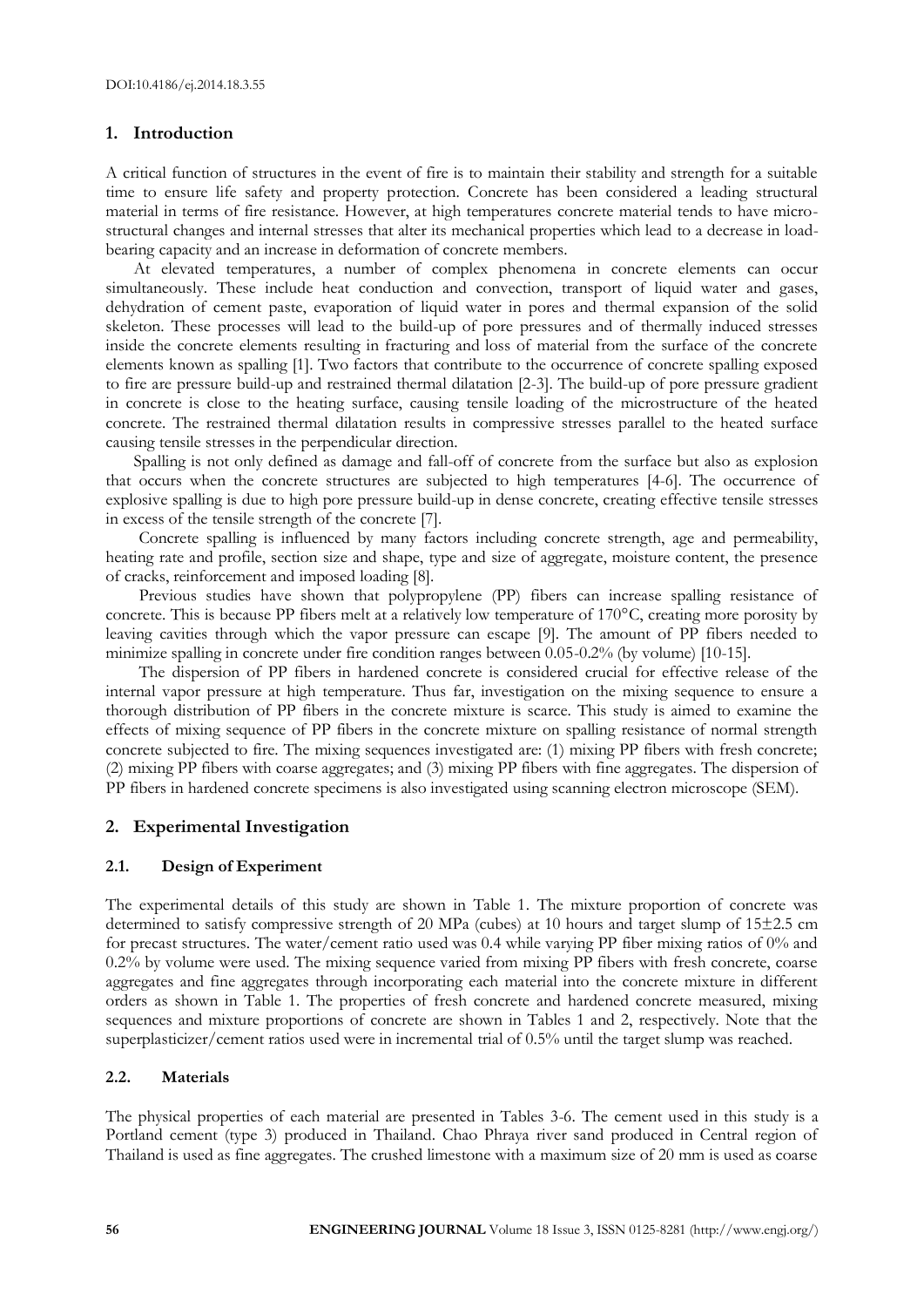aggregates. The main composition of the superplasticizer used is melamine sulfonate and PP fibers were provided by Siam Gabions Co., Ltd.

| <b>Parameters</b> |                  |                                                                                      | <b>Properties Measured</b> |                                |  |
|-------------------|------------------|--------------------------------------------------------------------------------------|----------------------------|--------------------------------|--|
| W/c               |                  | PP fiber Mixing sequence                                                             | <b>Fresh concrete</b>      | <b>Hardened concrete</b>       |  |
|                   | $\frac{6}{6}$ by |                                                                                      |                            |                                |  |
|                   | volume)          |                                                                                      |                            |                                |  |
| 0.4               | $\theta$         | $\bullet$ Plain concrete                                                             | $\bullet$ Slump            | • Compressive strength         |  |
|                   |                  | $(CT1: ca \rightarrow fa \rightarrow c \rightarrow w \rightarrow sp)$                |                            | $\bullet$ Fire resistance test |  |
|                   | 0.2              | • Mixing PP fibers with fresh concrete                                               |                            | • Weight reduction ratio       |  |
|                   |                  | $(CT2: ca \rightarrow fa \rightarrow c \rightarrow w \rightarrow PP \rightarrow sp)$ |                            | $\bullet$ SEM                  |  |
|                   |                  | • Mixing PP fibers with coarse aggregates                                            |                            |                                |  |
|                   |                  | $(CT3: ca \rightarrow PP \rightarrow fa \rightarrow c \rightarrow w \rightarrow sp)$ |                            |                                |  |
|                   |                  | • Mixing PP fibers with fine aggregates                                              |                            |                                |  |
|                   |                  | $(CT4: fa \rightarrow PP \rightarrow ca \rightarrow c \rightarrow w \rightarrow sp)$ |                            |                                |  |

| Table 1. |  | Design of experiment. |
|----------|--|-----------------------|
|          |  |                       |

Note: ca: coarse aggregates, fa: fine aggregates, c: cement, w: water, sp: superplasticizer, PP: polypropylene fibers.

Table 2. Mixture of concrete.

|    |     | $w/c$ Water PP fiber sp/c                                  |               |         |     | Absolute Volume Mix $(l/m^3)$ Weight Mix (kg/m <sup>3</sup> ) |     |      |       |
|----|-----|------------------------------------------------------------|---------------|---------|-----|---------------------------------------------------------------|-----|------|-------|
|    |     | $(\frac{0}{0})$ Content $(\frac{0}{0})$ by $(\frac{0}{0})$ |               | c fa ca |     | <b>PP</b>                                                     | fa  | ca   | PР    |
|    |     | $(kg/m3)$ volume)                                          |               |         |     |                                                               |     |      |       |
| 40 | 155 | 0/0.2                                                      | $1.5/2.5$ 119 | 362     | 345 | $0/2.0$ 375                                                   | 941 | 959. | 0/1.8 |
|    |     |                                                            |               |         |     |                                                               |     |      |       |

sp/c: superplasticizer/cement ratio.

#### Table 3. Physical properties of cement.

| <b>Specific Gravity</b> | <b>Setting Time (min)</b> |               |  |  |
|-------------------------|---------------------------|---------------|--|--|
|                         | Initial setting           | Final setting |  |  |
| 3.15                    | 90                        | 130           |  |  |

#### Table 4. Physical properties of aggregates.

| Type             | <b>Specific</b><br>Gravity | <b>Fineness</b><br>Modulus | Absorption<br>Ratio $(\%)$ | Unit Weight<br>$(kg/m^3)$ | Passing 4.75<br>mm Sieve<br>$\binom{0}{0}$ |
|------------------|----------------------------|----------------------------|----------------------------|---------------------------|--------------------------------------------|
| Fine aggregate   | 2.60                       | 3.18                       | 0.65                       | 1792                      | 94.0                                       |
| Coarse aggregate | 2.78                       | 2.28                       | 0.37                       | 1640                      | 5.4                                        |

#### Table 5. Physical properties of admixture.

| Type             | Main<br>Composition   | Form   | Color      | Specific<br>Gravity at 25°C |
|------------------|-----------------------|--------|------------|-----------------------------|
| Superplasticizer | Melamine<br>sulfonate | Liquid | Dark brown | 1.185-1.200                 |

#### Table 6. Physical properties of PP fibers.

| Type                              | <b>Specific</b><br>Gravity | Length<br>(mm) | Diameter<br>(µm) | <b>Tensile</b><br>Strength<br>(MPa) | Melting<br>Point $(^{\circ}C)$ |
|-----------------------------------|----------------------------|----------------|------------------|-------------------------------------|--------------------------------|
| Mono-filamentary<br>polypropylene | 0.91                       |                | 34               | 554                                 | 160-170                        |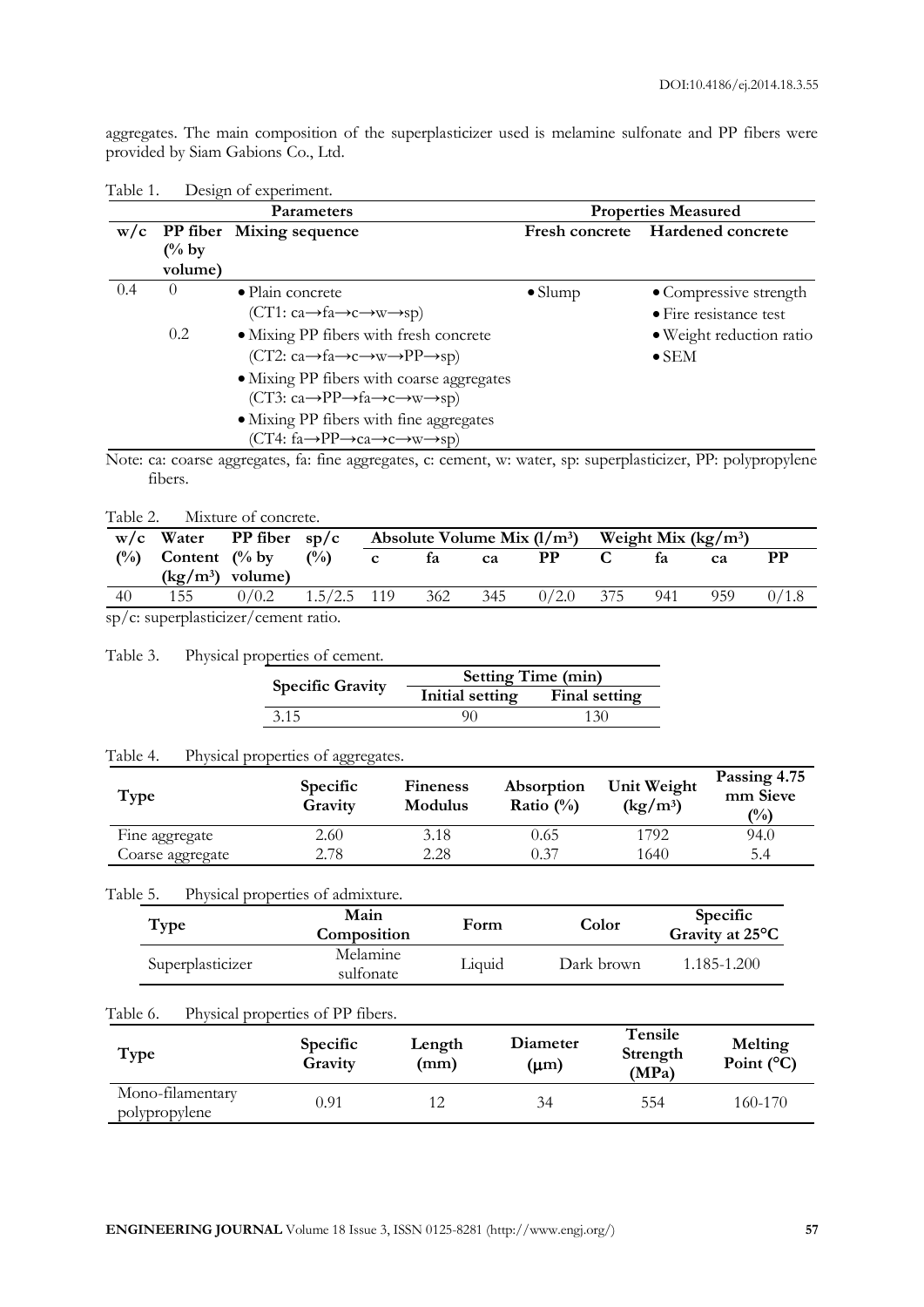#### **2.3. Test Method**

Concrete was mixed in a forced circulating pan mixer (MATEST C165, 1 HP motor power). In order to investigate dispersion of fibers, different mixing sequences were carried out as shown in Table 1. CT1 represents plain concrete, while for CT2 PP fibers were added after preparing fresh concrete. Note that the superplasticizer was used at the last step in order to achieve the target slump. For CT3 and CT4, dry mixing was carried out with PP fibers introduced after coarse aggregates and fine aggregates, respectively. For all of the mixing sequences investigated, PP fibers were gradually added to the concrete mixture and the mixing time of each step was set at a minimum of 180 seconds to ensure thorough mixing of materials. Based on preliminary tests, PP fibers show high water absorption rates (up to 80%) depending on the apparent saturation level. Therefore, PP fibers were prepared in saturated surface dry (SSD) condition to avoid altering the designated water content for the concrete mixture. The coarse aggregates and fine aggregates for each concrete mixture were also prepared in SSD condition.

Slump test was conducted according to ASTM C143 [16]. Hardened concrete specimens were fabricated in 150x150x150 cm cubes in accordance with BS EN 12390-1 [17]. The specimens used for compressive strength test were cured in air, covered with dampened cloth for 10 hours. The specimens used for the fire resistance test were cured by the same method for 28 days. The compressive strength test was carried out according to BS EN 12390-3 [18]. After the compressive strength test, small samples of concrete specimens (approximately 20 mm in diameter) were also randomly taken for SEM inspection. The SEM was used to observe dispersion of PP fibers in hardened concrete with magnification in the range of 15x, 50x and 75x and scale in the range of 100 µm, 500 µm and 1 mm.

As for the fire resistance test, concrete specimens were heated in a gas-fuelled furnace (see Fig. 1) at Fire Safety Research Center (FSRC), Chulalongkorn University, in accordance with standard heating curve of ISO 834-1 [19] for 45 minutes as shown in Fig. 2. Each specimen was exposed to heat on four sides, with top and bottom surfaces protected by 20 mm thick insulating ceramic fiber blankets (see Fig. 3). After the fire resistance test, spalling was visually inspected, and the weight reduction ratio was calculated by comparing the weight of specimens before and after the fire resistance test.



Fig. 1. Gas-fuelled furnace at Fire Safety Research Center (FSRC).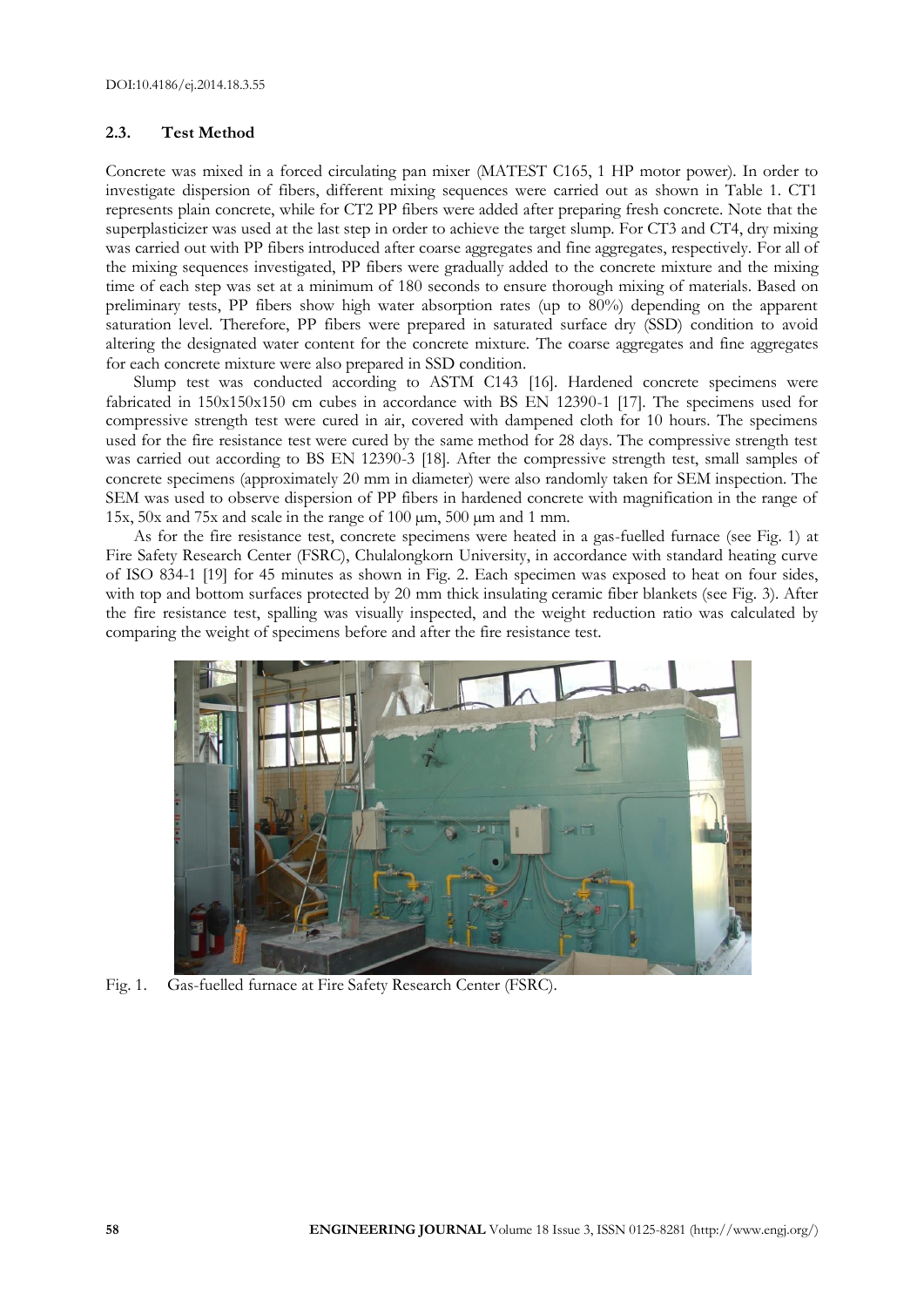

Fig. 2. Standard heating curve and actual temperature curve of testing furnace.



Fig. 3. Specimen protection for fire resistance test.

#### **3. Results and Discussions**

#### **3.1. Properties of Fresh and Hardened Concrete**

Table 7 shows slump with the variation of PP fiber mixing sequence. With PP fibers of 0.2% by volume in the concrete mixture, fluidity slightly decreased. The amount of superplasticizer used to obtain the target slump of 15±2.5 cm increased when compared to the mixture without any PP fibers except when PP fibers were mixed with fine aggregates (CT4).

Table 7 also shows compressive strength of concrete with different mixing sequences, considering compressive strength of plain concrete as the reference. With the presence of PP fibers, compressive strength of concrete is not significantly improved. Variation of compressive strength is marginal for different mixing sequences.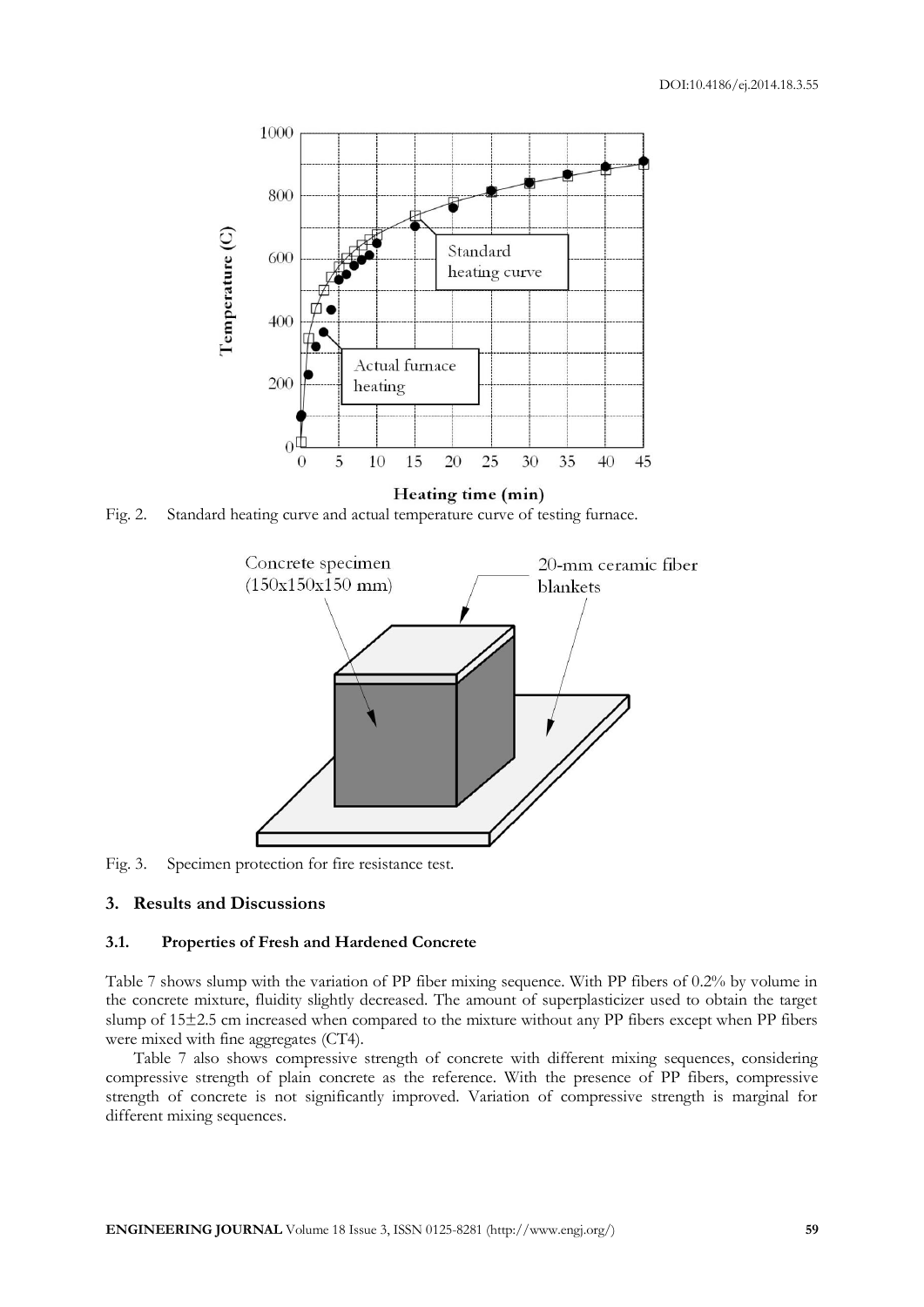| Specimen<br><b>Series</b> | sp/c<br>$(^{0}_{0})$ | Slump<br>(cm) | Compressive<br>Strength at 10<br>hours (MPa) |
|---------------------------|----------------------|---------------|----------------------------------------------|
| CT <sub>1</sub>           | 1.5                  | 12.5          | 25.5                                         |
| CT2                       | 2.5                  | 12.5          | 26.6                                         |
| CT3                       | 2.5                  | 12.5          | 25.1                                         |
| CT4                       | 1.5                  | 17.5          | 25.5                                         |

Table 7. Physical properties of concrete.

#### **3.2. Properties of Spalling and Dispersion of PP Fibers**

Figure 4 shows spalling of specimens and the weight reduction ratio after fire resistance test in which the variation of the weight reduction ratio (WRR) for each concrete mixture is also provided. Moderate spalling occurs in the case of plain concrete. When the concrete mixture contained PP fibers, degree of spalling was reduced as evident from smaller weight reduction ratios. The weight reduction is below 10% when PP fiber is mixed in quantities of  $0.2\%$  by volume. This result is in line with previous studies  $[11, 20]$  which explained that vapor pressure is relieved as PP fiber in concrete melts at the high temperature (at about  $160-170$ °C).

As for the spalling resistance with mixing sequences, smallest weight loss occurs when PP fiber is mixed with fresh concrete (CT2) and when PP fiber is mixed with fine aggregates (CT4). Figures 5-7 show images of dispersion of PP fiber in concrete using SEM. Local concentration of PP fibers is observed for the mixture which PP fiber is mixed with coarse aggregates (CT3), while thorough distribution of fiber is observed for other mixtures. The SEM results confirm dispersion of PP fibers in the concrete mixture with high spalling resistance.

#### **4. Conclusions**

An experimental study was conducted to examine the spalling resistance of normal strength concrete with different mixing sequences of PP fibers subjected to fire. Based on the test results, moderate spalling (with weight reduction above 10%) occurs in the case of plain concrete which does not contain PP fiber. Spalling resistance increases when PP fiber (in SSD condition) is mixed in quantities of 0.2% by volume in the concrete mixture.

The most effective spalling resistance occurs when PP fiber is mixed with fresh concrete and when PP fiber is mixed with fine aggregates as observed from smallest weight reduction. The result is confirmed by using SEM to investigate dispersion of PP fiber in hardened concrete. Local concentration of PP fibers is observed for the mixture which PP fiber is mixed with coarse aggregates. Variation of compressive strength is marginal for different mixing sequences. However, smaller amount of superplasticizer is needed to obtain the target slump of 15±2.5 cm in the case of mixing PP fibers with fine aggregates. Therefore, the mixing sequence recommended for practical use is to mix PP fibers in SSD condition with fine aggregates. However, since dry mixing of PP fibers with aggregates may occasionally cause fiber breakage, care should be taken by gradually mixing PP fibers into the concrete mixture.

#### **Acknowledgements**

This research is financially supported by the Rachadaphiseksomphot Endowment Fund Part of the "Stengthen CU's Researcher's Project" and JICA Project for AUN/SEED-Net. The support is gratefully acknowledged.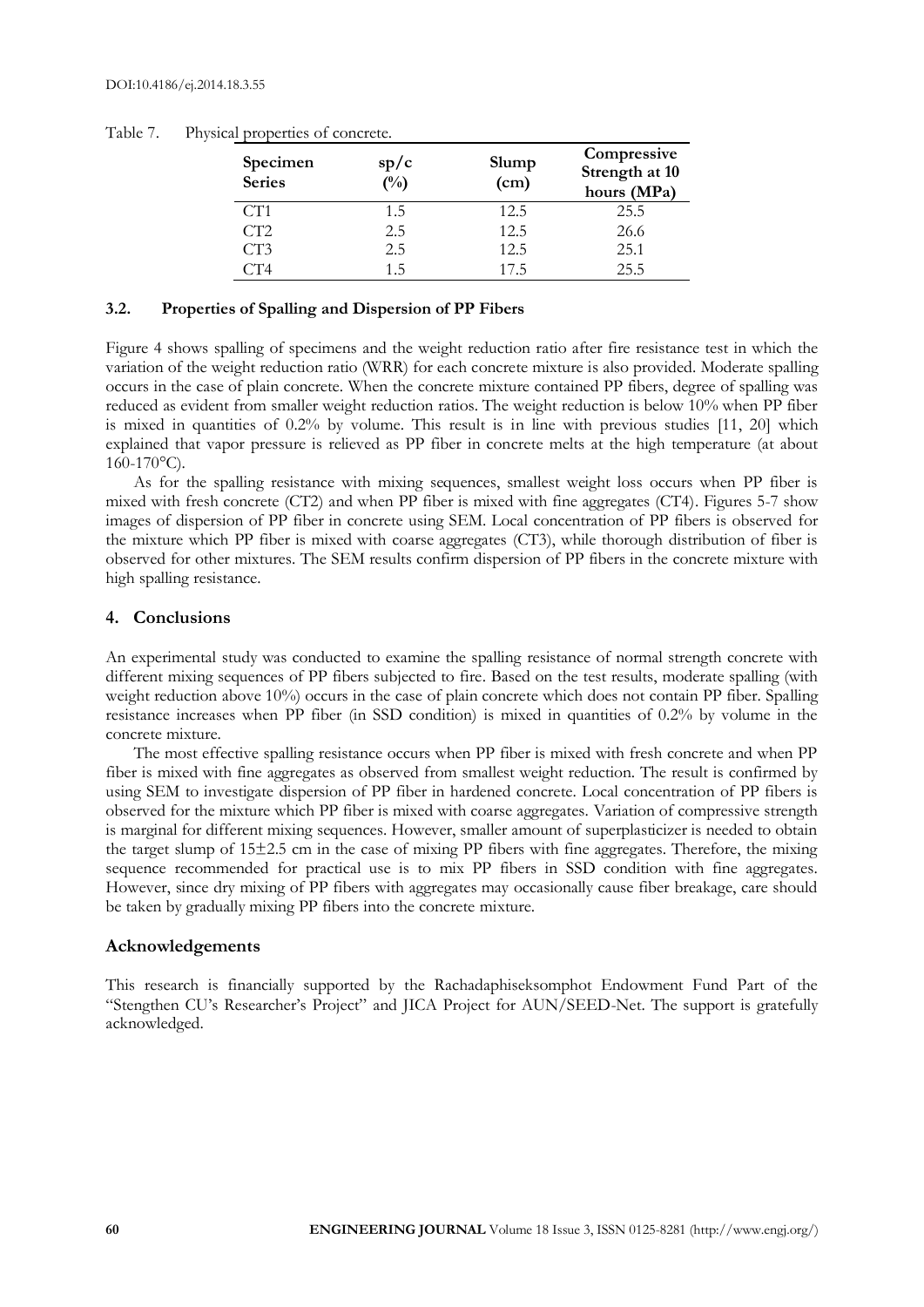| Specimen | Weight                 | Spalling       |               |                                  |  |  |
|----------|------------------------|----------------|---------------|----------------------------------|--|--|
| Series   | Reduction<br>Ratio (%) | $\mathbf A$    | $\, {\bf B}$  | $\mathbf C$                      |  |  |
| CT1      | 13.2                   | $WRR = 14.0\%$ | $WRR = 14.4%$ | $\overline{\text{WRR}} = 11.2\%$ |  |  |
| CT2      | 6.9                    | $WRR = 7.3%$   | $WRR = 6.2\%$ | $WRR = 7.2\%$                    |  |  |
| CT3      | 8.2                    | $WRR = 9.2\%$  | $WRR = 7.3\%$ | $\overline{\text{WRR}}$ =8.1%    |  |  |
| CT4      | 6.9                    | $WRR = 6.3\%$  | $WRR = 7.3\%$ | ł<br>$WRR = 7.1\%$               |  |  |

Fig. 4. Spalling and weight reduction of specimens after fire resistance test.





Fig. 5. SEM images of dispersion of PP fiber in CT2 specimens.

**ENGINEERING JOURNAL** Volume 18 Issue 3, ISSN 0125-8281 (http://www.engj.org/) **61**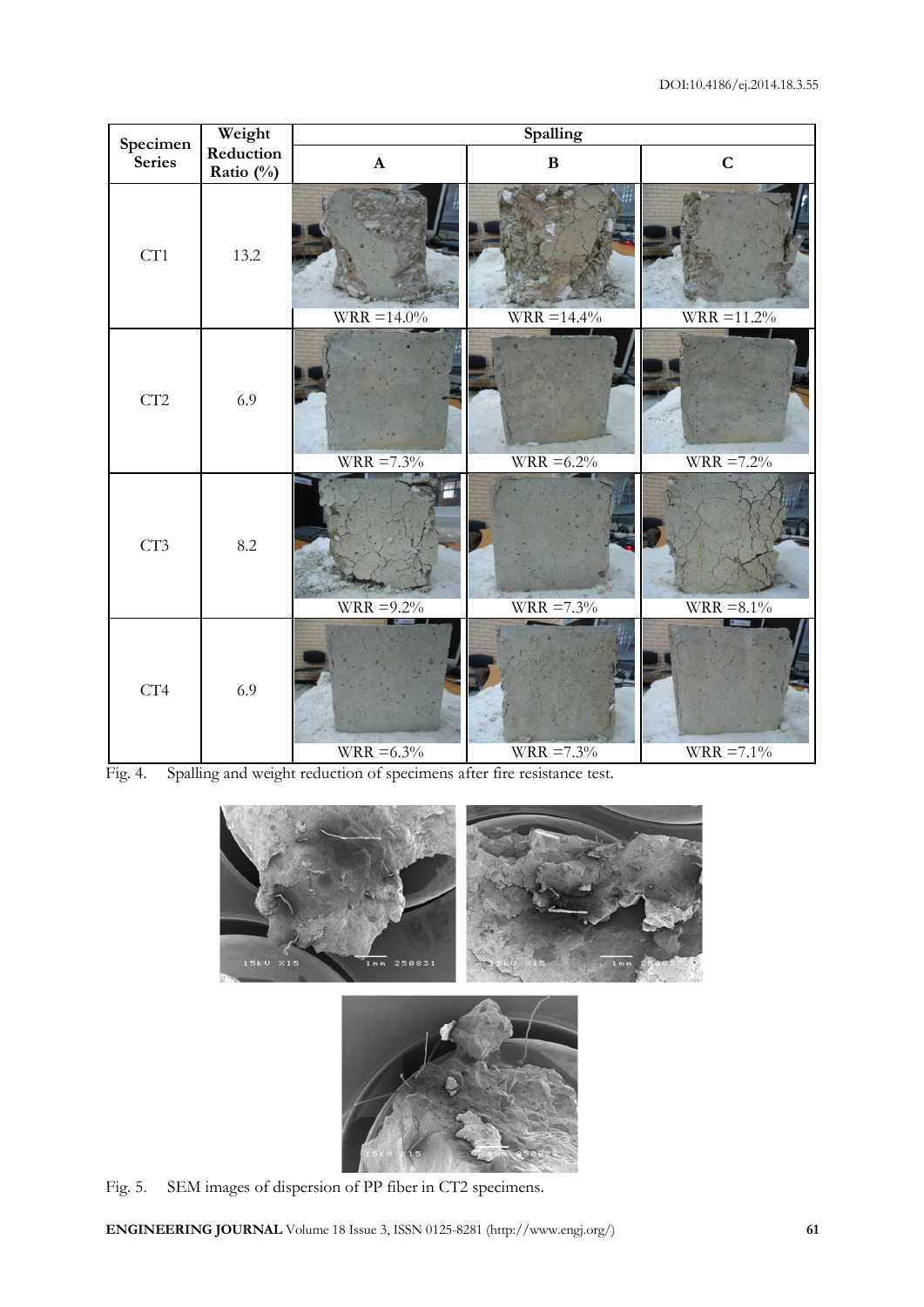

Fig. 6. SEM images of dispersion of PP fiber in CT3 specimens.



Fig. 7. SEM images of dispersion of PP fiber in CT4 specimens.

#### **References**

- [1] H. L. Zhang and C. T. Davie, "A numerical investigation of the influence of pore pressures and thermally induced stresses for spalling of concrete exposed to elevated temperatures," *Fire Saf J*, vol. 59, pp. 102-110, July 2013.
- [2] Y. Anderberg, "Spalling phenomena of HPC and OC," in *International Workshop on Fire Performance of High-Strength Concrete, NIST Spec. Publ. 919, L. T. Phan, N. J. Carino, D. Duthinh, and E. Garboczi, eds.*, Gaithersburg, Md., 1997, pp. 69-73.